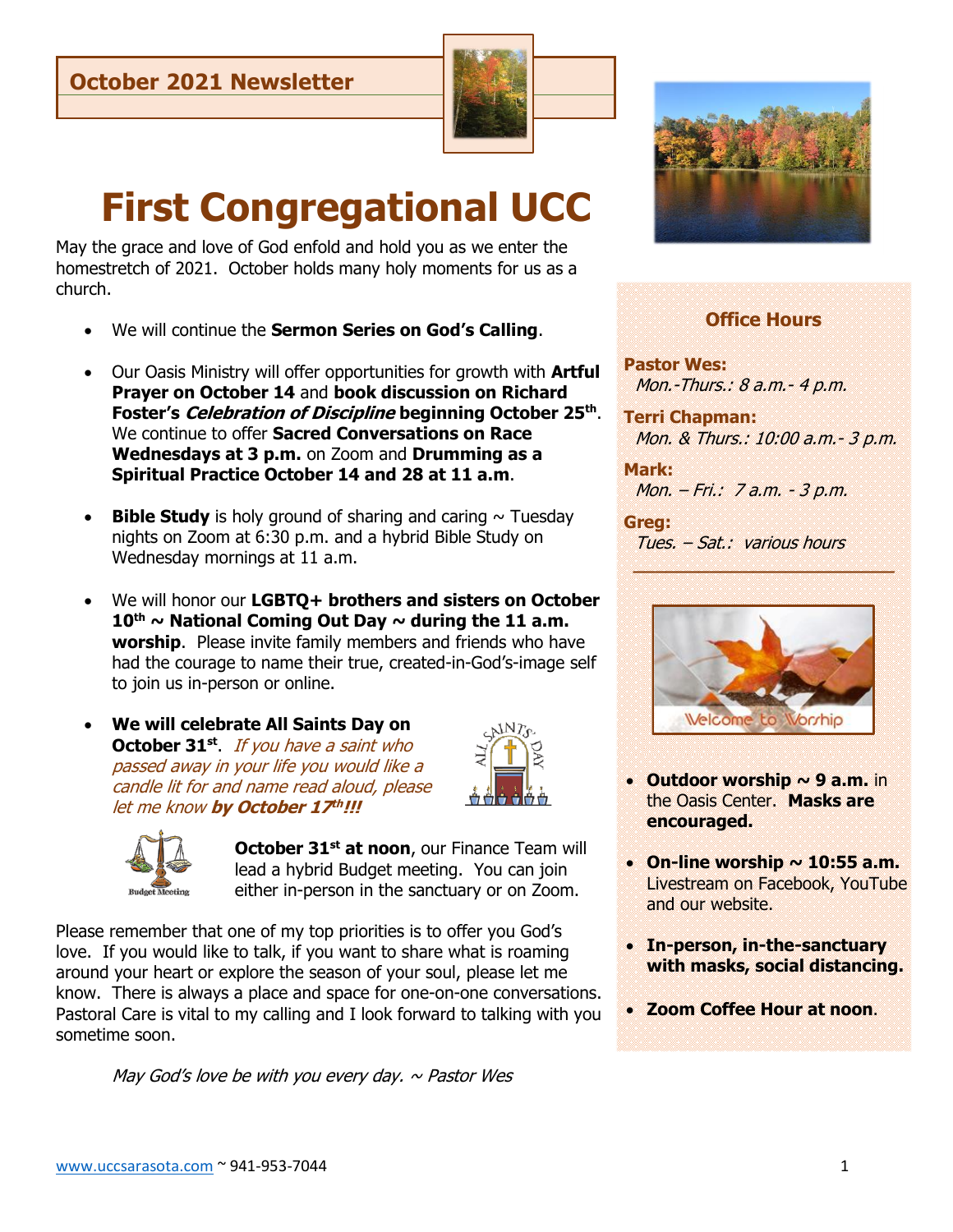# **Worship in October**

#### **Every Sunday we worship at 9 a.m. in the Oasis Center, at 10:55 a.m. in-person in the sanctuary, and at 10:55 a.m. online (Facebook, YouTube, Website)**



**October 3 ~ World Communion Sunday** ~ We continue the "Calling" sermon series by focusing on **Genesis 12:1-4**  $\sim$  call of Abraham and Sarah. We will celebrate Holy Communion, connecting the altar to tables around our community to communities around the world.

**October 10 ~ National Coming Out Day ~**  We will focus on **1 Samuel 1:10-11, 2:1-10**  $\sim$  Hannah's call to God. We will honor the courage of our LGBTQ+ brothers and sisters who courageously live the image of God in which each is created.





**October 17 ~** We continue with Hannah's story, focusing on her son, Samuel; his call from God in **1 Samuel 3:1-10.**

**October 24 ~** We conclude the sermon series on "Calling" with God's calling to Mary to be the God-bearer in **Luke 1:26-37.**

**October 31 ~ ALL SAINTS Day ~** We will honor the people we loved who are now in God's eternal embrace. We will lean into the wisdom of **Isaiah 25:6-10**.



# **NEW FALL SERIES BEGINNING OCTOBER 25 Mapping Your Spiritual Life**



# **Join the Zoom Conversation**

**Sunday Coffee Hour at Noon ~**  You are **always welcome** to join in the conversation and connect with other members.

## **COLLAGE Tuesdays @ 11 a.m. ~**

Collage is our LGBTQ and Ally Group. All are welcome to join our Collage group on Zoom for support and faithful discussions.

## **Tuesday Bible Study @ 6:30**

**p.m. ~** We meet on Zoom to discuss the Bible passage for the upcoming Sunday.

## **Wednesday Bible Study @ 11**

**a.m. ~ HYBRID** in the Oasis Center to discuss the Bible passage for the upcoming Sunday.

**Wednesday @ 3 p.m. ~** Sacred Conversations on Race (SCOR)

**\*Zoom links available through Pastor Wes.**



This is a five-week journey that is a space for you to discover a richer spiritual life infused with joy, peace and a deeper understanding of God. During this series we will read and discuss one of the best modern books ever written on Christian spirituality, The **Celebration of Discipline** by Richard Foster, which explores the central spiritual practices of the Christian faith.

We will learn about and discuss three movements of the Holy Spirit, which together contribute to a balanced spiritual life:

- the inward practices of prayer, meditation and study, which offer avenues for personal examination and change;
- the outward practices of simplicity, solitude, submission and service, which prepare us to help to make the world a better place;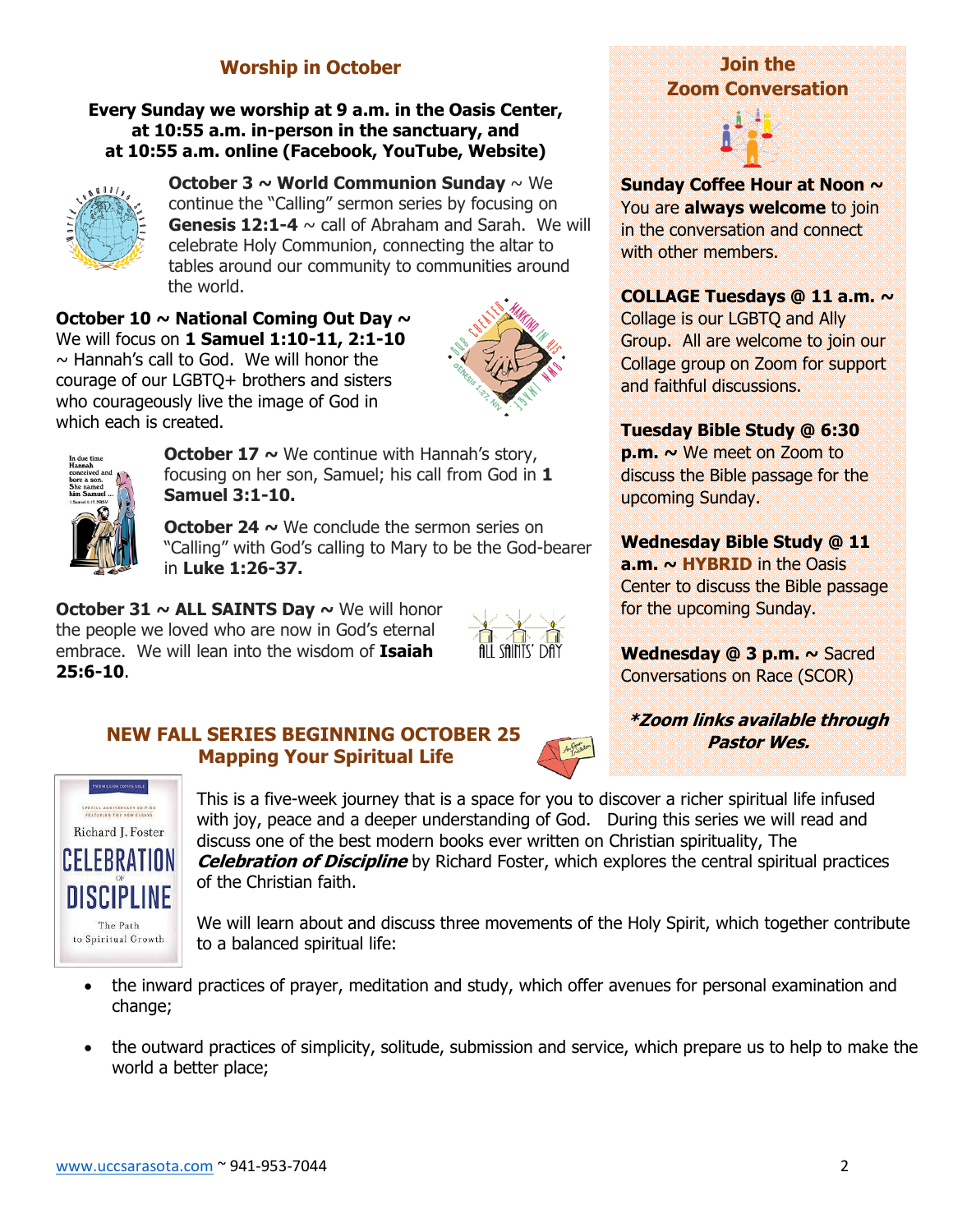• the congregational practices of worship, guidance and celebration, which bring us nearer to one another and to God.

#### **The program will be held in the Oasis Center on Mondays from 4:00 until 5:30 p.m. on October 25 and November 1, 8, 15 and 22. You are welcome to join us in person or through Zoom each week.**

Vice Moderator Jim Butterworth will serve as facilitator for the series and will be joined each week by a variety of clergy including Pastor Wes and Reverends Craig Collamer and Jeff Jones.

We will read selected book chapters in preparation for weekly meetings, and participants will be invited to suggest questions that will guide our discussions. This format is designed so that we will be able to explore deeply the questions you may have and provide new insights that will come through our reflection and sharing together. We hope you will be able to join us for this exciting fall series.

**Please email Jim Butterworth at jbutterworth@albany.edu with questions at**  any time and by October 15 to indicate your interest in participating so that the church may provide you with a copy of the book in advance of the first meeting.

# **Peace and Justice Network News**

## **Green Team News: (Tour Organic Farm – November 3, 10 a.m. – 11 a.m.)**



Fall is upon us, and our local organic farms are about to burst with fresh produce! Have you considered buying locally for the freshest products, organic certified products, and saving on emissions because the items have not been trucked in from another state or country?

Below are links to several well-known area organic farms. Some offer CSAs (a subscription service, described below), others offer online ordering, and many will deliver to locations as stated on their websites. Each is different, and some team together to offer you, the consumer, more options. All will be fresh and tasty. Pick what works for you!

One idea is to share a CSA, such as Blumenberry Farm offers. What is that? CSA means "Community-Supported Agriculture." It's a partnership between a farm and its community. CSA members pay a subscription fee at the beginning of the growing season, which the farm then uses to buy seeds and supplies. In return, the farm harvests "the cream of the crop" for members and delivers it each week to a pick-up location. The CSA model creates a direct connection between farmers and eaters.

We are planning a tour of Blumenberry Farms on November  $3<sup>rd</sup>$ , between 10 a.m.  $-$  11 a.m. This tour will provide participants with an opportunity to learn more about local organic farming. Details to follow!

Some useful links:

- [https://blumenberryfarms.eatfromfarms.com/](about:blank)
- [https://www.jessicasorganicfarm.com/](about:blank)
- [https://groveladderfarmllc.grazecart.com/store](about:blank)
- https://the-homestead-hydroponic-farm.square.site/



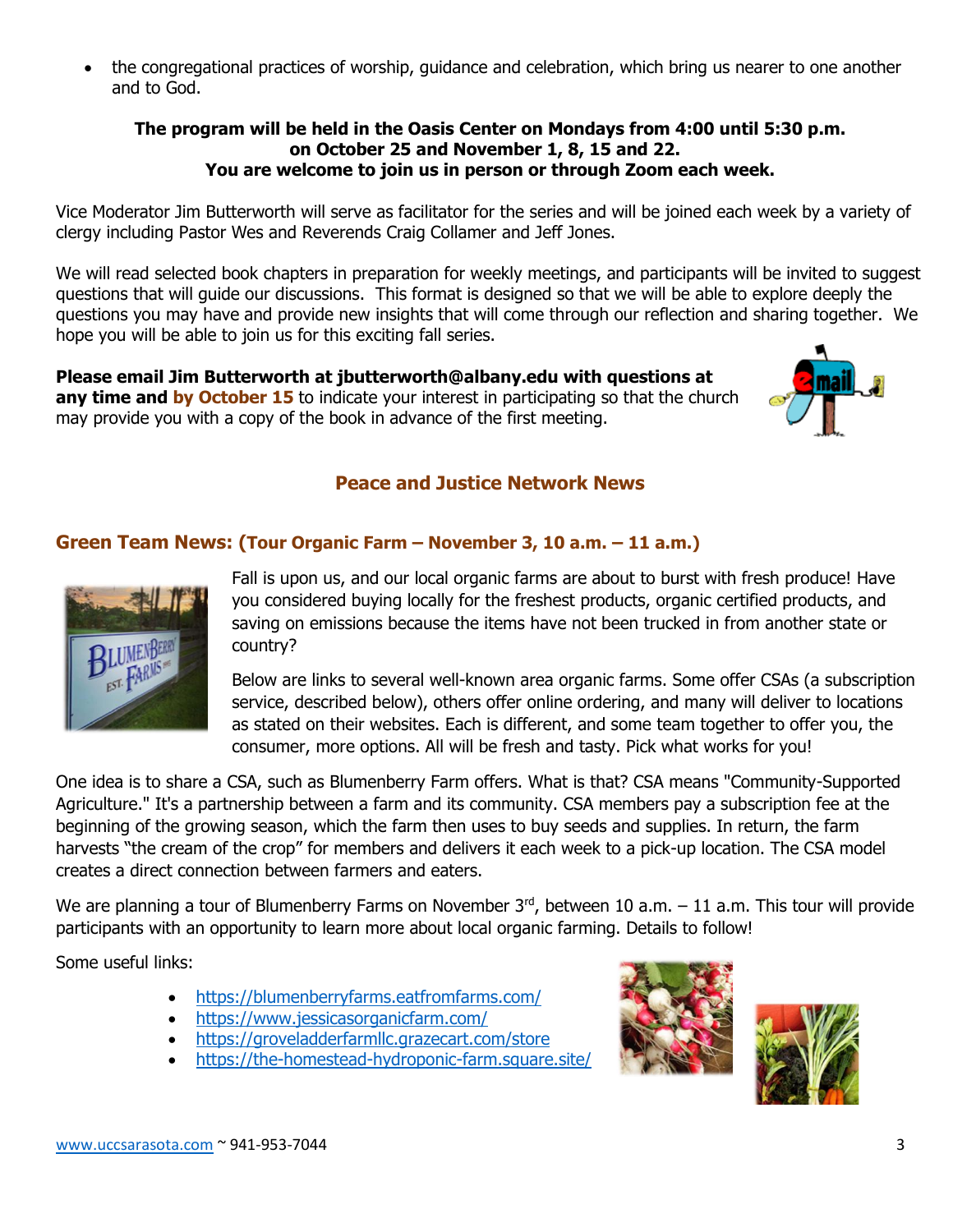# **Sacred Conversations on Race**

**We continue our Sacred Conversations on Race on Wednesdays at 3 p.m.**  There is ALWAYS space and place for you to join in this conversation. We pray that in the coming months, you will participate. If you have questions, let Pastor Wes know.



# **First UCC Women**



The First Congregational Women's Association is prayerfully planning to reconvene on the first Tuesday of every month in October, November, and December this fall. We gather at 11:30 a.m., have a simple sandwich/salad lunch, and enjoy a special program.

**Please join us on Tuesday, October 5 at 11:30 a.m. in Syster Hall.** Pastor Wes Bixby will share slides of God moments and a sneak peek at his upcoming 52-Week Devotionals for Husbands coming out in December.

# **Community Meal**



We continue our monthly ministry of serving and providing a hot, nutritious and balanced community meal at St. Paul Lutheran Church. While Sandy Smith cooks our meal to share, **we need your home-baked brownies** for the dessert. **We need help setting up and serving the meal** at St. Paul's Fellowship Hall from 4 to 6:30 p.m. on **Tuesday, October 26.** We will wear masks and we will be careful.

If you can help in any way, please let me know. Your offerings of food & fellowship to is very much appreciated.

Volunteer and/or inquire for more details: Carol Hagglund at [carolhagglund@gmail.com.](about:blank)

# **Voting Information**

 states. There have been some changes in FL, too. In late April, the Florida Legislature passed SB90, an There has been much in the news in recent weeks about voting laws and how they have changed in many election administration bill revising certain sections of the FL Election Code. On May 6, 2021, Governor DeSantis signed the bill into law, with immediate effect. An information fact sheet can be found online at [sarasotavotes.com](http://sarasotavotes.com/) or copies are available in the narthex. Contact Jeannie Mitchell at 941-724-0774 and she will mail you a copy.

#### **You can renew/request a mail in ballot by:**

- ✓ Phone: 941-861-8618 (They are very helpful and courteous.)
- ✓ Online: [www.sarasotavotes.com](http://www.sarasota/)



To be on the safe side, check your voting status sooner rather than later.

There has been some confusion about mailing and drop boxes. Mail in ballots, can indeed, be mailed in. There will also be drop boxes at each election office, Sarasota, Venice and North Port.

We will provide more information as it becomes available**.....Stay tuned.**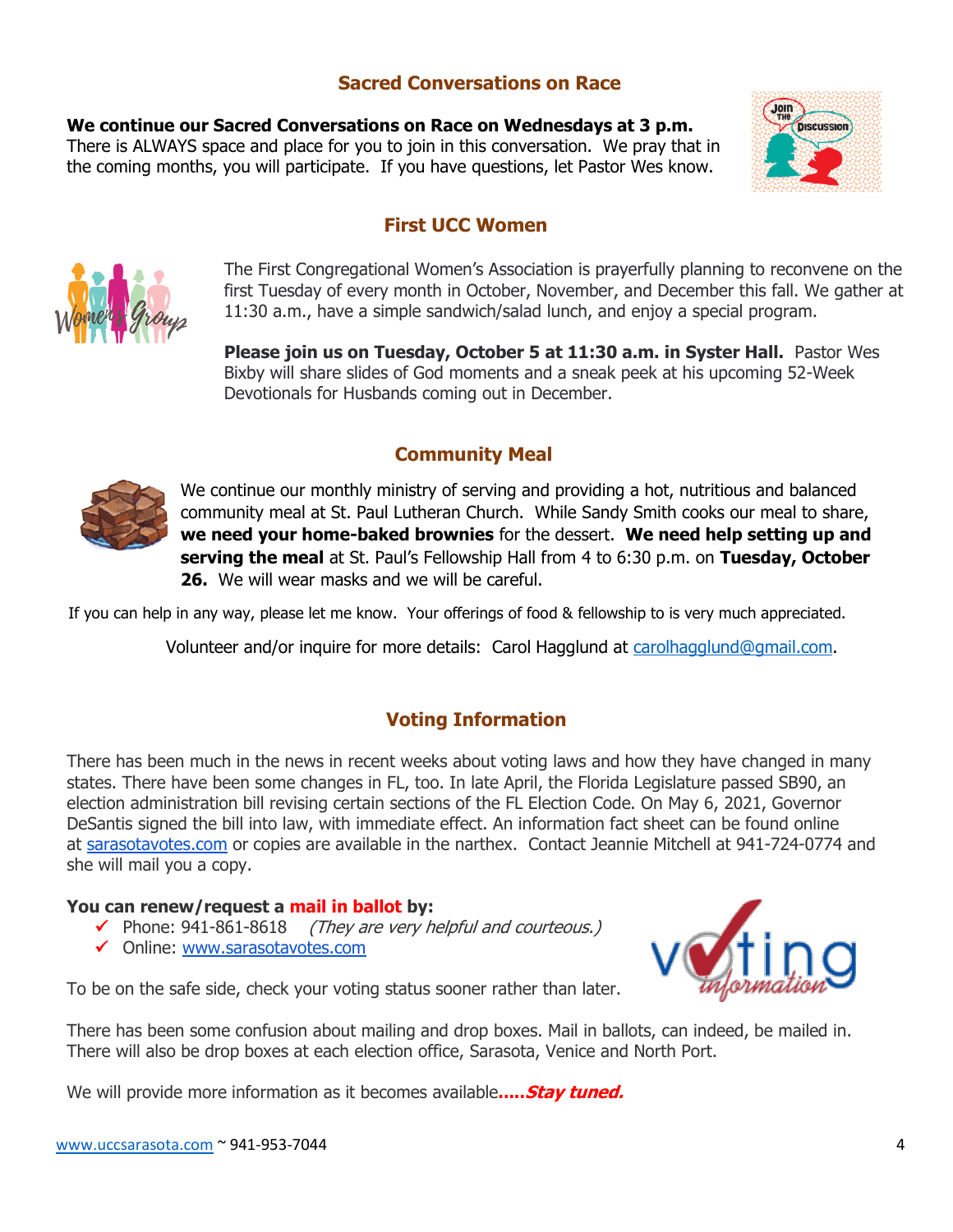# **Ready Readers**

Ready Readers is a book discussion group that meets on the second Thursday of every month at noon in the Oasis Center. The books we read are chosen from a yearly list provided by the Florida UCC Women and selected by the chair of the organization's Reading for Renewal. Our group reads the list and descriptions of approximately 30 books and votes on the ones we would like to read for the following year. Current lists of possible selections are available in the Syster Hall library as are several present and previously selected books.



Monthly selections are posted in the newsletter and the midweek message. We welcome and encourage the participation and input of new members even if you are not able to attend every meeting. For more information and further updates, contact Sandy Smith at [sandysmithvi@gmail.com](about:blank) or 340-227-5121.

Please join us Thursday, **October 14, at noon in the Oasis Center**. We will be discussing The Only Woman in the Room by Marie Benedict. New members are always welcomed.

# **Stitches of Love & Friendship**

In preparation for winter, we will be sharing with our neighbors in South Dakota, a box filled with all sorts of lovingly-made warm items.

✓ **Please bring your handmade-with-love items to the church by October 10** and thank you for including your name.

For those not familiar, we knit items such as hats, scarves, mittens and anything handmade to be shared primarily with the **children of the reservations and Native Americans of South Dakota**. We knit (or crochet) in our homes, on our travels or wherever you feel inspired. Should you need patterns, needles or yarn, I have them. Thank you for your help with this project.—Ethel Rudy

# **Kings And Queens Bridge**

Kings and Queens Bridge resumes **Monday, October 11, from 1 p.m. to 4 p.m. in Room 9 of the Education Building.** We welcome new players who are interested in playing contract bridge for fun.



Please contact Ethel Rudy at 941-727-0122 or email Ethel at [ethelhr@verizon.net](about:blank) whether you are a new or returning player.

# **Artful Prayer**



Please join Rev. Donna Papenhausen on Zoom on **Thursday, October 14, at 2 p.m.** in an artful prayer exercise. In keeping with Pastor Wes' series on "calling," Donna is offering "**42 Degrees, Discovering Your Calling."**

All that is needed is paper, pencil, colored markers/pencils or crayons. Come with an open heart and willing hands—no previous art experience is necessary.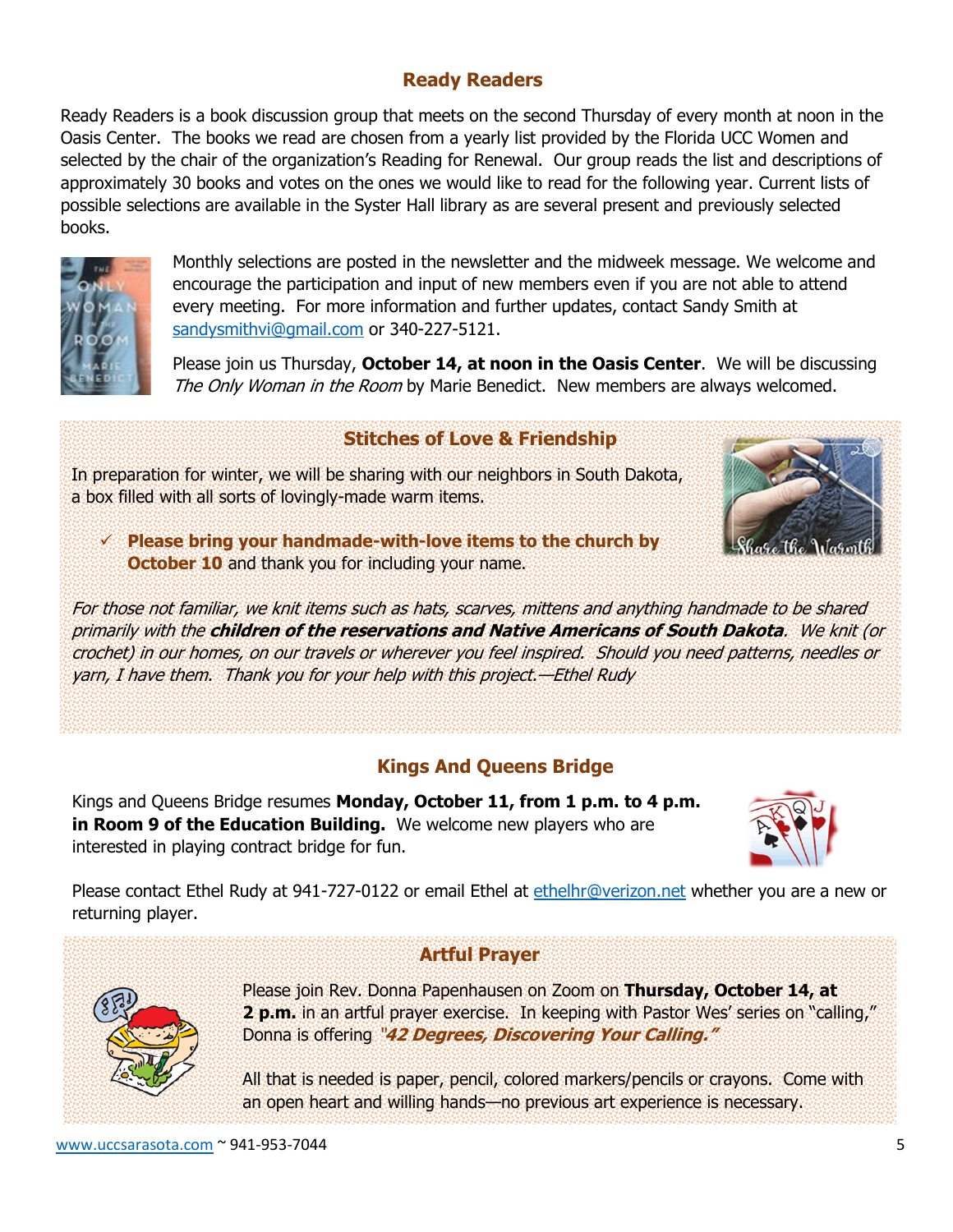

- 10/2 Andy Garland 10/15 Peter Burroughs
- 10/3 Lynne Woodman 10/17 Ethan Bixby
- Bob Proctor
- 10/9 Lee Brockmann
- 10/10 Kathy Kulakowski
- 10/11 Vanya Beachler Karen Crane
- 10/12 Jean L. Kerrigan 10/22 Gib Mitchell Sherry Mange
- 10/13 Lois Wilkins
- 10/14 Wes Curry
- Ann Mosher Jeane Gomoll-Hilficker Joshua Starcher **Allyn Jones**
- Josh Burch 10/7 Wally Beckstrom Elizabeth Rundlett
	- 10/18 Kathy Combs
	- Melanie Kalisak 10/20 Barbara Brady Marge Lothian Melvin Kestner Rick Steele
	- 10/21 Ruth Bieber Vonda Leonard Elaine Zelows
		-
	- Kenneth Martin 10/25 Margo Light Gregory Matthews
		- 10/26 Juliana McFarlane
		- 10/30 Bruce Woolley



- 10/9 Michael & James Cross
- 10/11 Charles & Madge Potts-Williams
- 10/12 Jane & James Hunder
- 10/13 George & Diana Cubberly
- 10/15 Nathan & Bonnie Richards
- 10/16 John & Jeane Gomoll-Hilficker
- 10/18 Jeff & Sandy Smith

In Loving

Memory

10/25 Bob & Pamela Gore-Meade



**Carole Sue Metcalf Pat Barkhuff Lois Voltz** aysan<br>aysan<br>aysan<br>aysan<br>aysan<br>aysan<br>aysan